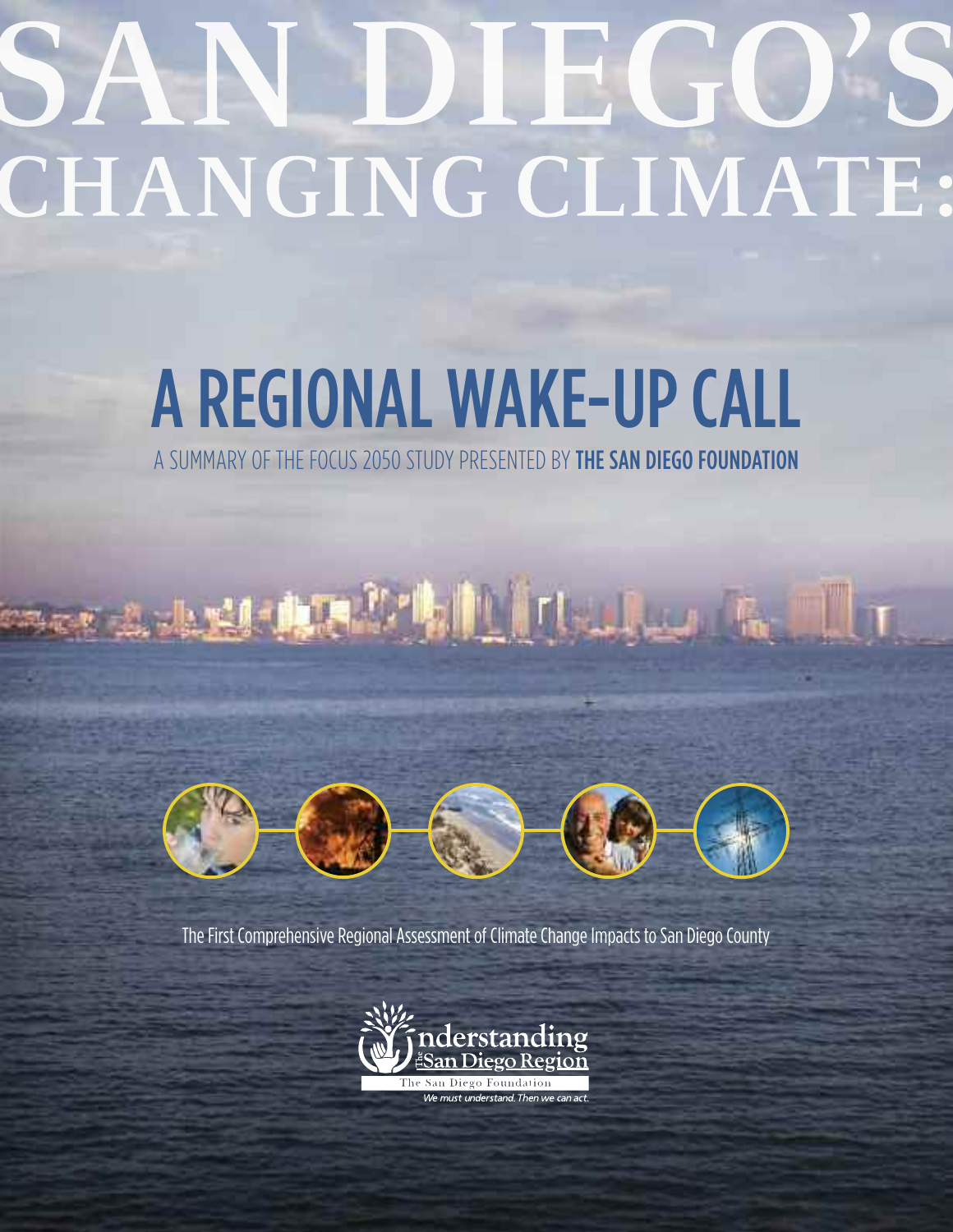To All San Diegans –

This report, commissioned by The San Diego Foundation, is a serious wake-up call for the people of the San Diego region. With this comprehensive analysis, we now can see, if current trends continue, what impacts climate change will have on the very essence of life in San Diego as we know and enjoy it.

The science-based findings presented on the following pages represent the best available information for decision makers today. The question is not whether our climate is changing. The question is whether we will use the scientific knowledge we have now gained to prepare our communities for the future.

Read this summary report. Understand the information in the technical assessment available on our website (www.sdfoundation.org). And encourage public officials in your area to adopt and implement strategies to prepare for future climate change impacts.

**The future we create for our children depends on our actions now.**

Sincerely,



**Scott Peters** *Chair, Climate Initiative The San Diego Foundation*



كتحتين لتحسيبها

**David Engel, DDS, PhD** *Chair, Environment Working Group The San Diego Foundation*





**Bob Kelly** *President & CEO, The San Diego Foundation*



**Emily Young, Ph.D.** *Director, Environment Analysis & Strategy The San Diego Foundation*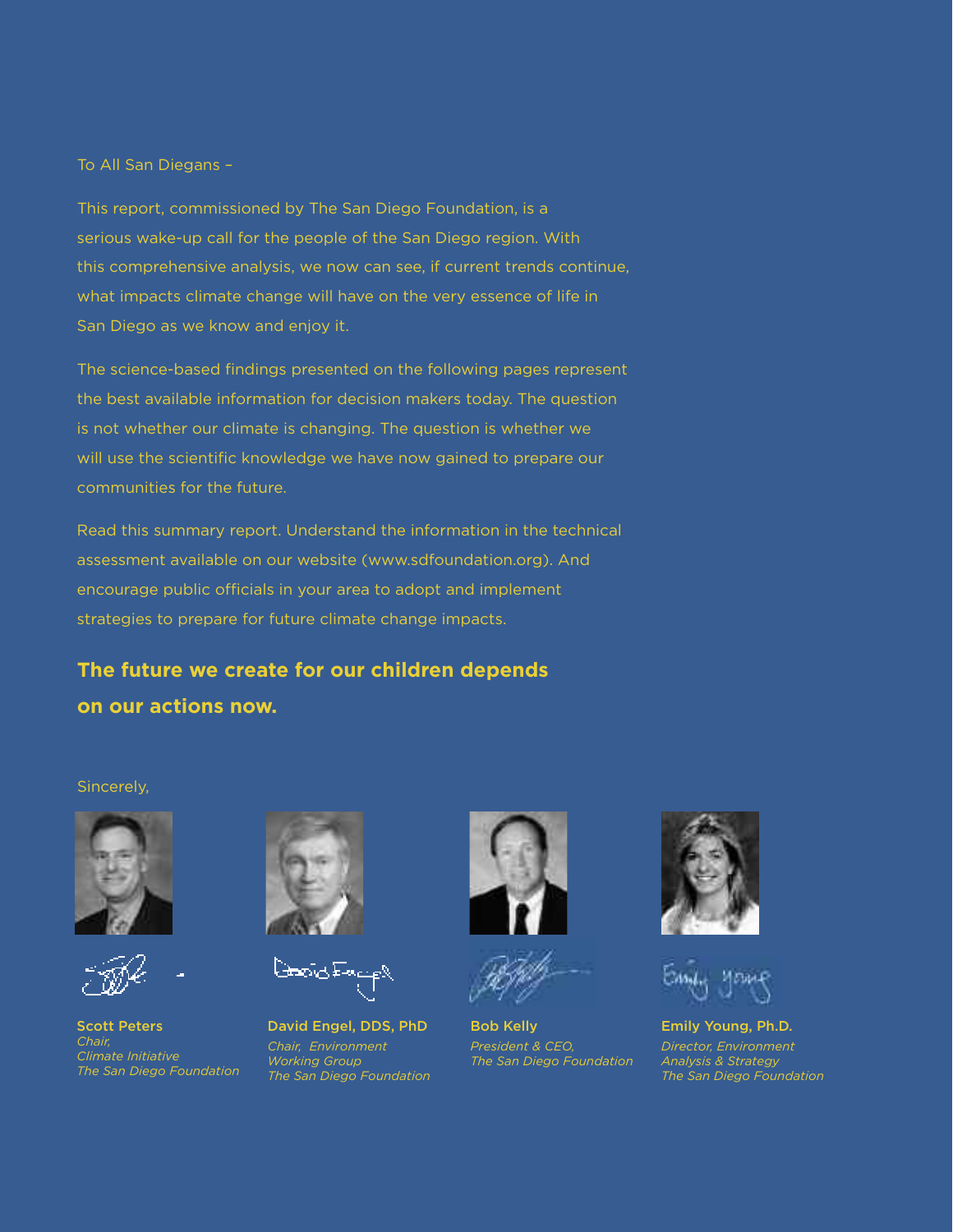## **IN 2050, IF CURRENT TRENDS CONTINUE…**

Sea level will be 12-18 inches higher. San Diego's climate will be hotter and drier. We will face a severe water shortage. Wildfires will be more frequent and intense. Native plant and animal species will be lost forever. Public health will be at risk, especially among our elderly and children.

We will not be able to meet our energy needs.

By 2050, our population is expected to grow by 50% to 4.5 million people. More people competing for fewer resources will further magnify the effects of climate change described in this report.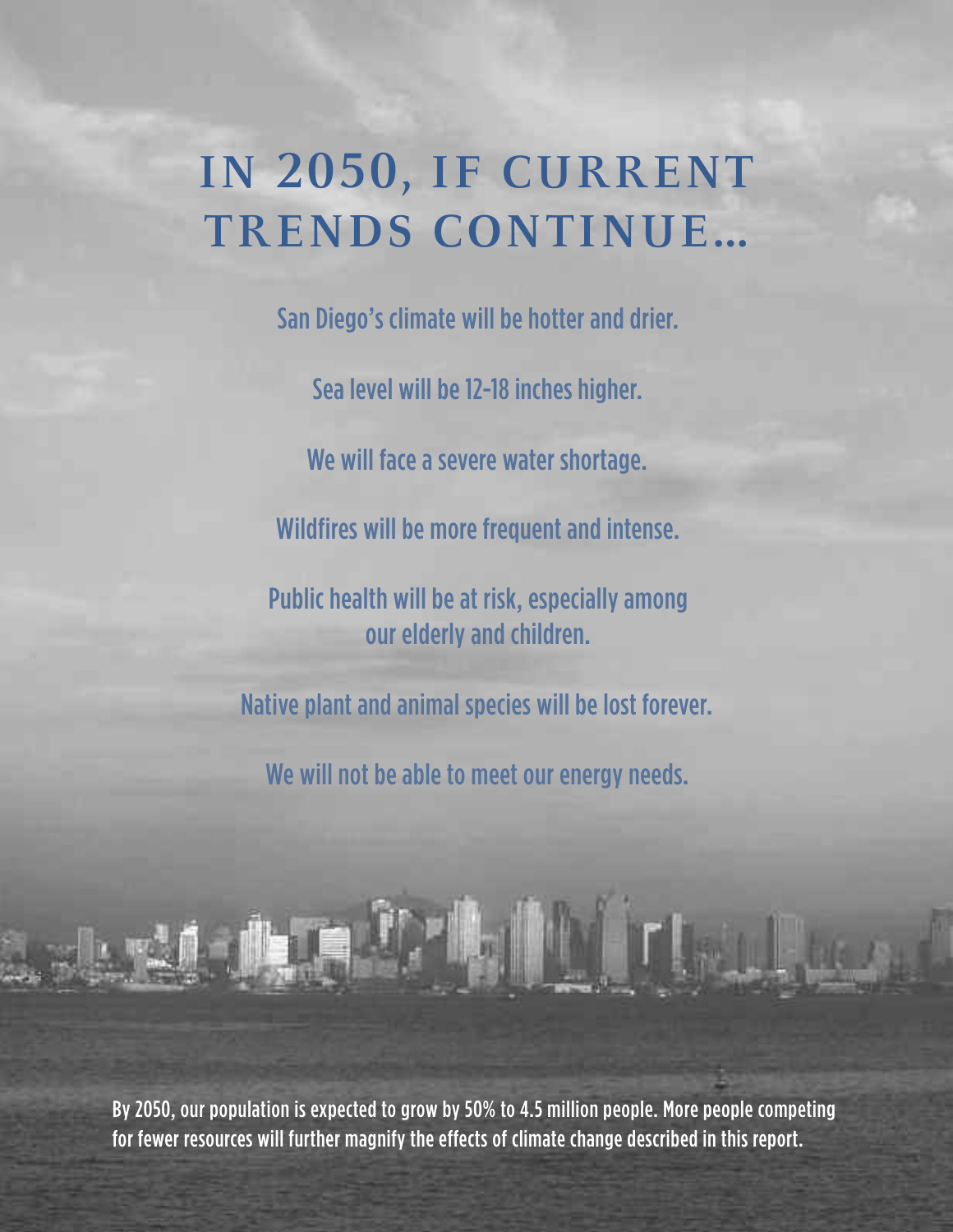# FOCUS **FOCUS**

#### **AB OUT THE SCIENCE**

The San Diego Foundation's Regional Focus 2050 Study explores what the San Diego region will be like in the year 2050 if current trends continue. More than 40 multi-disciplinary experts from regional universities, local governments, public sector agencies, nonprofits, and private sector organizations contributed to this research.

The range of impacts presented in the Focus 2050 Study are based on projections of climate change on the San Diego region using three climate models and two emissions scenarios drawn from those used by the Intergovernmental Panel on Climate Change (IPCC). A number of analytical models were developed and used for this study to provide quantitative estimates of the impacts where possible. This report draws upon the most current scientific analyses from a broad array of experts in climate science, demography and urban/regional planning, water, energy, public health, and ecology.

This summary document highlights the scientific findings from the Focus 2050 Study.

*For a list of the scientists and agencies that contributed to the Focus 2050 Study, please see the back cover of this report.*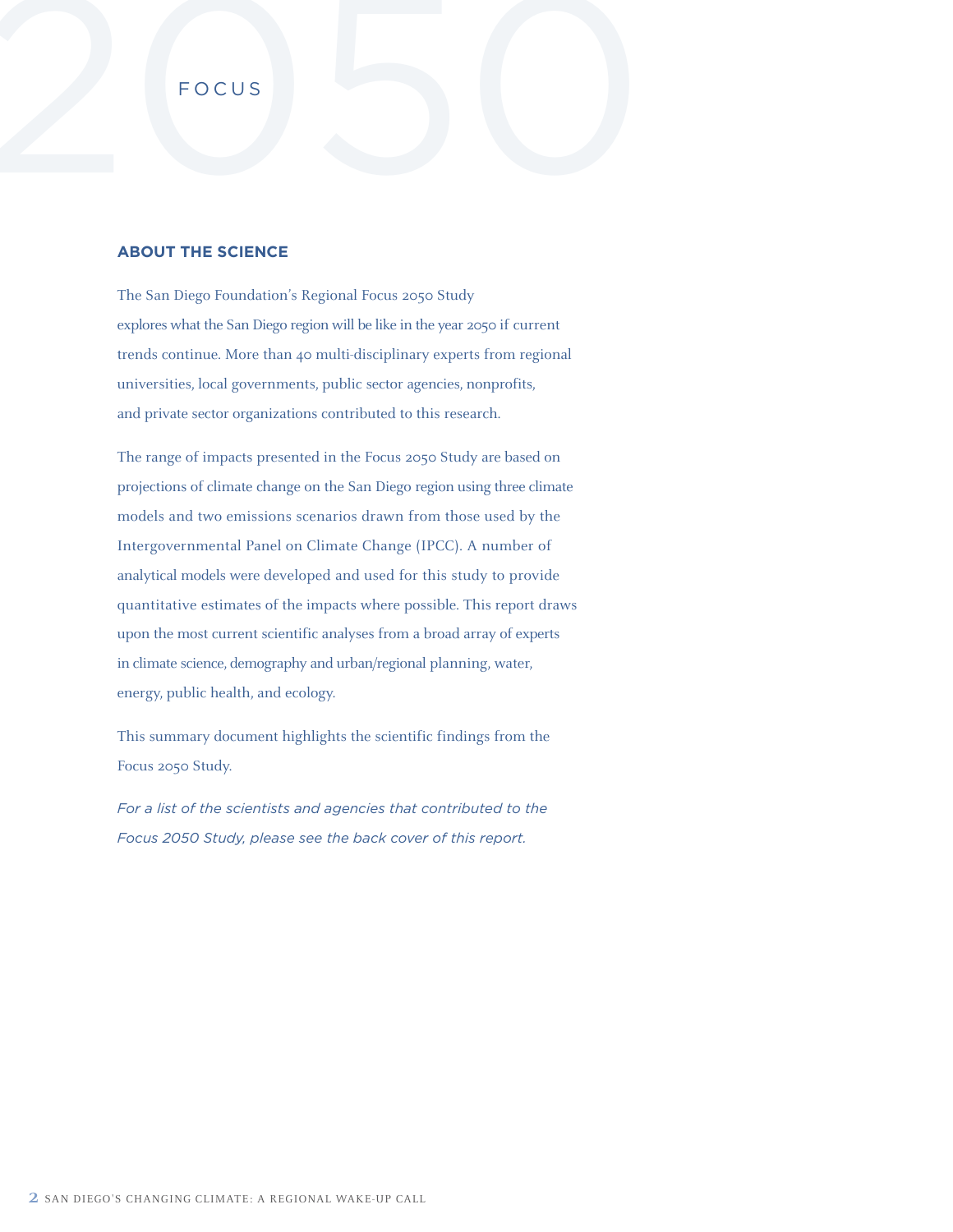In San Diego County, our way of life is closely tied to our climate.

#### **SCIENTISTS AGREE: THE EARTH'S CLIMATE IS CHANGING.**

While we can reduce the speed and severity of the changes ahead by reducing world-wide emissions of greenhouse gases, some further warming is unavoidable as a result of past emissions that have built up in the atmosphere. As we work to reduce emissions on a global level, we must also begin to prepare for the local impacts that climate change will have on the San Diego region.

The good news is that we can take actions today that will curtail emissions, prepare us for the impacts of climate change, and protect San Diego's health, environment, and economy. By understanding how San Diego will be affected in coming decades, we can protect our community from the most harmful risks.

Some programs and policies are already in place in local cities and at the county level to reduce greenhouse gas emissions. However, much less has been done to prepare for the unavoidable impacts of climate change. Each section of this report describes what actions can be taken now to address these risks.

By 2050, San Diego will look significantly different than it does today. How it looks, however, will depend on the decisions we make today and going forward.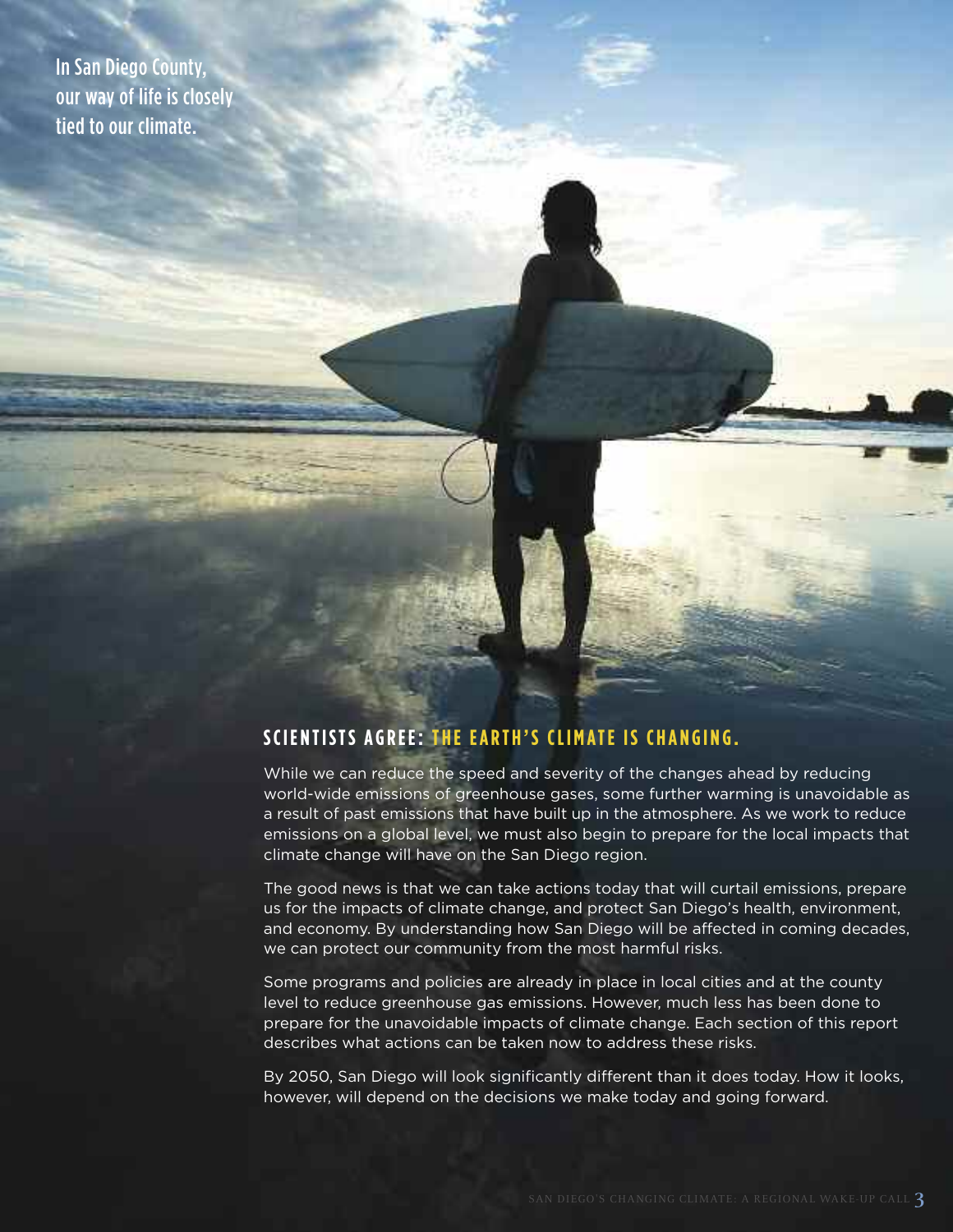

# San Diego's climate will be hotter and drier.

- Average annual temperatures will rise between 1.5 and 4.5 degrees Fahrenheit, with higher increases in summer.
- Heat waves will increase in frequency, magnitude, and duration.
- Early November will "feel" like September currently does.
- Our region will become even more vulnerable to drought.

**Around the world, the San Diego region is known for sunshine, mild temperatures, and low rainfall. Until recently, we assumed our future climate would remain the same, but we are already seeing changes.**

In California, there is less snow and more rain in the mountains during winter. In spring, snow melts more quickly and flowers bloom earlier. Over the past few years, warmer temperatures and less rain in the summer and fall seasons have left San Diego County in the middle of a prolonged drought.

In the decades ahead, summers here will be even hotter. Heat waves — periods of uncomfortably hot days and nights — will be more common, last longer, and reach higher temperatures. Projections indicate that Miramar will be warmer than 84 degrees Fahrenheit for more than a third of the year.

Precipitation in the region will retain its Mediterranean pattern, with winters receiving the bulk of the year's rainfall and summers being dry. Rainfall is hard to predict, but experts agree that it will continue to vary widely from year to year, which means our region will remain highly vulnerable to drought.



Projected temperature increase for San Diego County

By 2050, San Diego County will experience significantly warmer average temperatures throughout the year. The black bars show the upper and lower ranges of temperature change by the year 2050. The upper range represents the change in average temperature if global greenhouse gas emissions continue to increase. The lower range represents <sup>a</sup> significant reduction in global emissions.

Expected difference in August average temperature by 2050



Average annual temperature will be 1.5 to 4.5 degrees warmer, but peak summer temperatures will be considerably higher.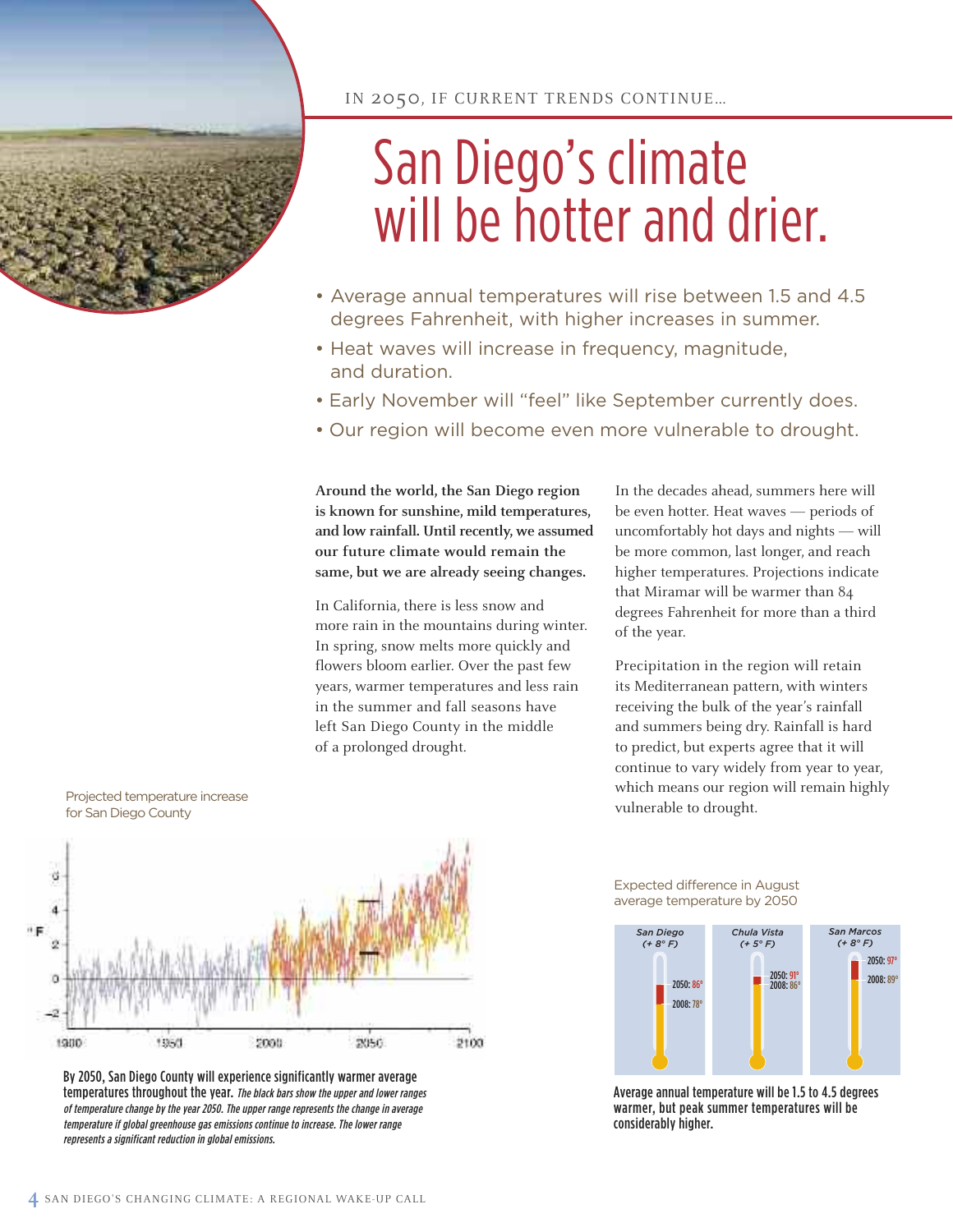Heat waves will begin earlier in the year, last longer into the fall, and continue for more days in succession.

#### **WH AT CA N WE D O N OW?**

**Decreasing local greenhouse gas emissions today will help slow down climate change after 2050.**

- **• Government, industry, and individuals can all make efforts to reduce the number of miles we drive, utilize more fuel-efficient cars, and use lower emission fuels.**
- **• Regional planning and transportation agencies can improve the connectivity of our transit systems so San Diegans are more able to rely on public transportation and drive less.**
- **• Cities can grow responsibly by implementing "smart growth" principles to make communities more walkable, compact, and climate friendly.**
- **• Local governments can update building codes to better enable developers to create more climate-friendly buildings and communities.**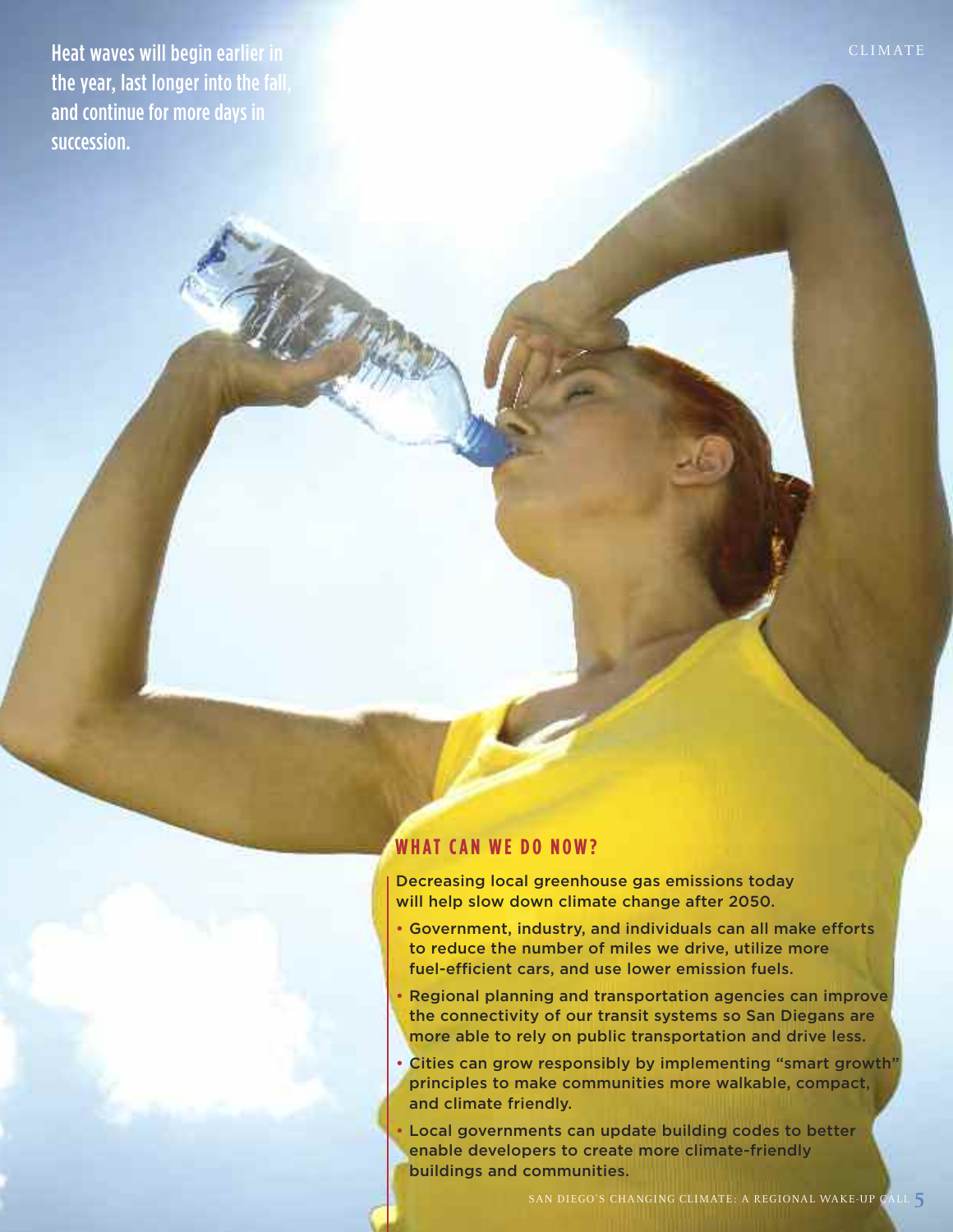

IN 2050, IF CURRENT TRENDS CONTINUE…

# Sea level will be 12-18 inches higher.

- Beaches will shrink and some will disappear completely.
- Fragile sea cliffs will collapse.
- Coastal properties will be flooded with increasing regularity.
- More frequent high waves and rough surf will increase the potential for significant damage.
- Existing tide pools will be destroyed.
- Coastal wetlands will lose their capacity to filter polluted runoff and keep beaches clean.

**Along roughly 70 miles of coastline, rising sea levels will have a major impact on the San Diego region's environment and economy.** When high tide occurs during a large storm, particularly in El Niño winters, flooding will threaten homes, businesses, and hotels in low-lying coastal communities such as Imperial Beach, Coronado, Mission Beach, La Jolla Shores, Del Mar, and Oceanside. The military, port and airport may also be affected.

As the decades progress, high surf events will last for more hours, with waves causing even greater coastal erosion and related damage. Rising sea levels will wear away the foundations of sea bluffs, such as those found in Solana Beach or Torrey Pines, significantly changing our coastline.

Sandy beaches and nearby wetlands serve as a barrier to protect coastline developments from high surf. As these areas shrink from more intense wave activity, there may be a greater need for beach sand replenishment. We may also need to build more seawalls and breakwaters to defend homes and

businesses from coastal flooding. In addition to being extremely costly, these structures will destroy beaches and wetlands that do not have space to shift inland.

Beaches and wetlands serve as vital nurseries to numerous fish, shellfish, and shorebirds. They also play a critical role as natural filtering systems for rain water that runs down our streets, picking up pollutants before flowing into storm water drains that lead out to the ocean. Wetlands and estuaries could be devastated, leaving beaches exposed to more pollutants that endanger human and marine life.

Projected sea level rise for San Diego County coastline over the next several decades

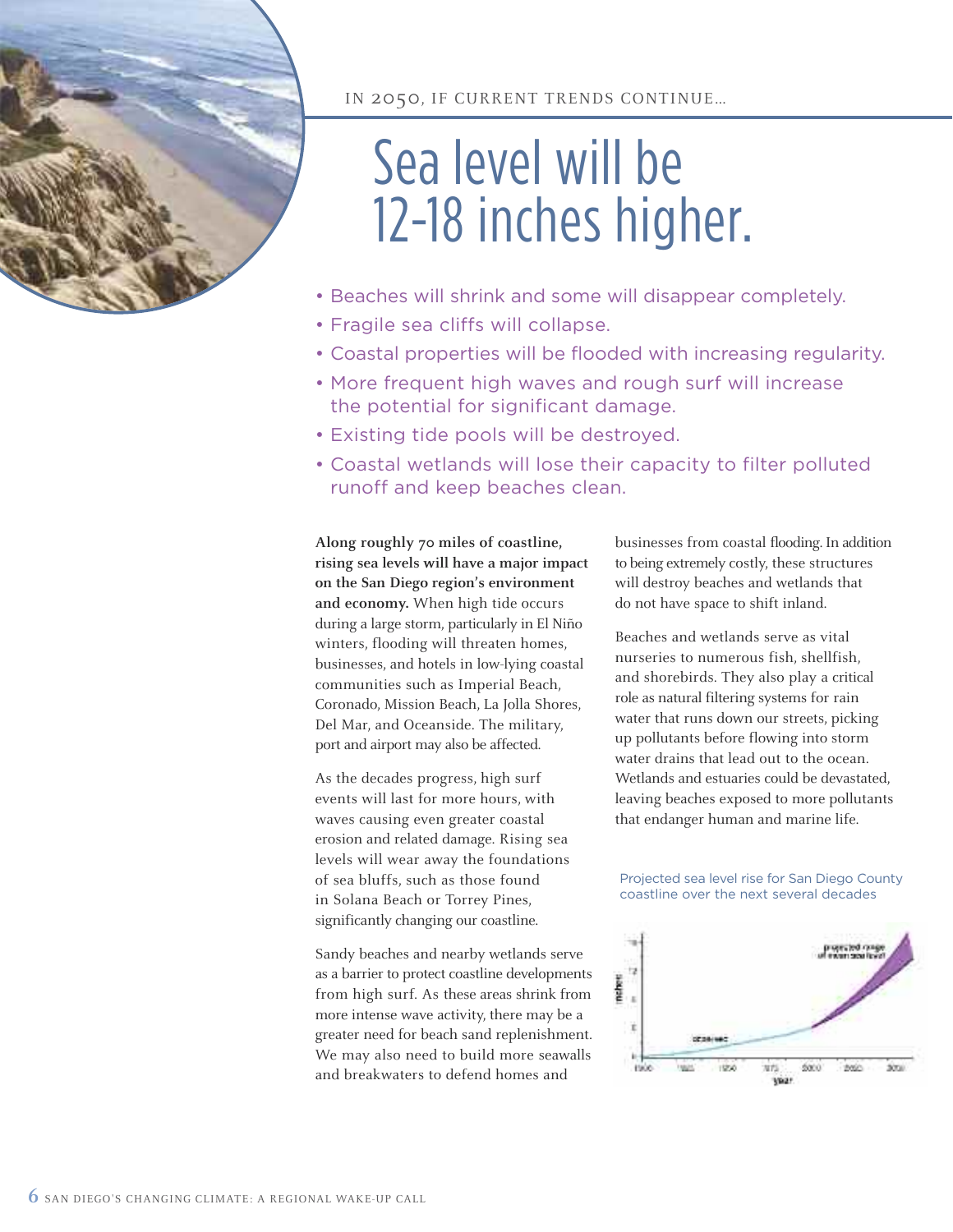

#### **WH AT CA N WE D O N OW?**

- **• Residents, business, industry, and public agencies may consider relocating threatened structures.**
- **• Public and private hazard insurance will need to accommodate increased threats to coastal structures.**
- **• Coastal managers can build natural buffers to protect our coastline and let beaches move inland over time.**
- **• Local governments can incorporate expected sea level rise into community planning and structural design requirements to protect coastal property and infrastructure in flood hazard zones.**
- **• In some cases, communities may need to reduce or stop coastal development altogether.**

What we experience in Mission Beach by 2050 would be typical of low-lying beach flooding throughout San Diego County. High tides alone (purple) are expected to flood parts of the sandy beach and bayside streets. Additional "run-up" from common high surf events (blue) floods the majority of the sandy beach, streets and parts of Mission Beach Park. Rare high surf events (green) are expected to breach the seawall and flood streets and sidewalks. Very rare high surf events (red) flood the sandy beach, surface streets and heavily used boardwalk in Mission Beach.

In the coming decades, sea level will rise more than twice as fast as during the last century. The higher projection of 18 inches assumes that global greenhouse gas emissions continue to increase. The lower projection assumes we are successful in reducing global emissions.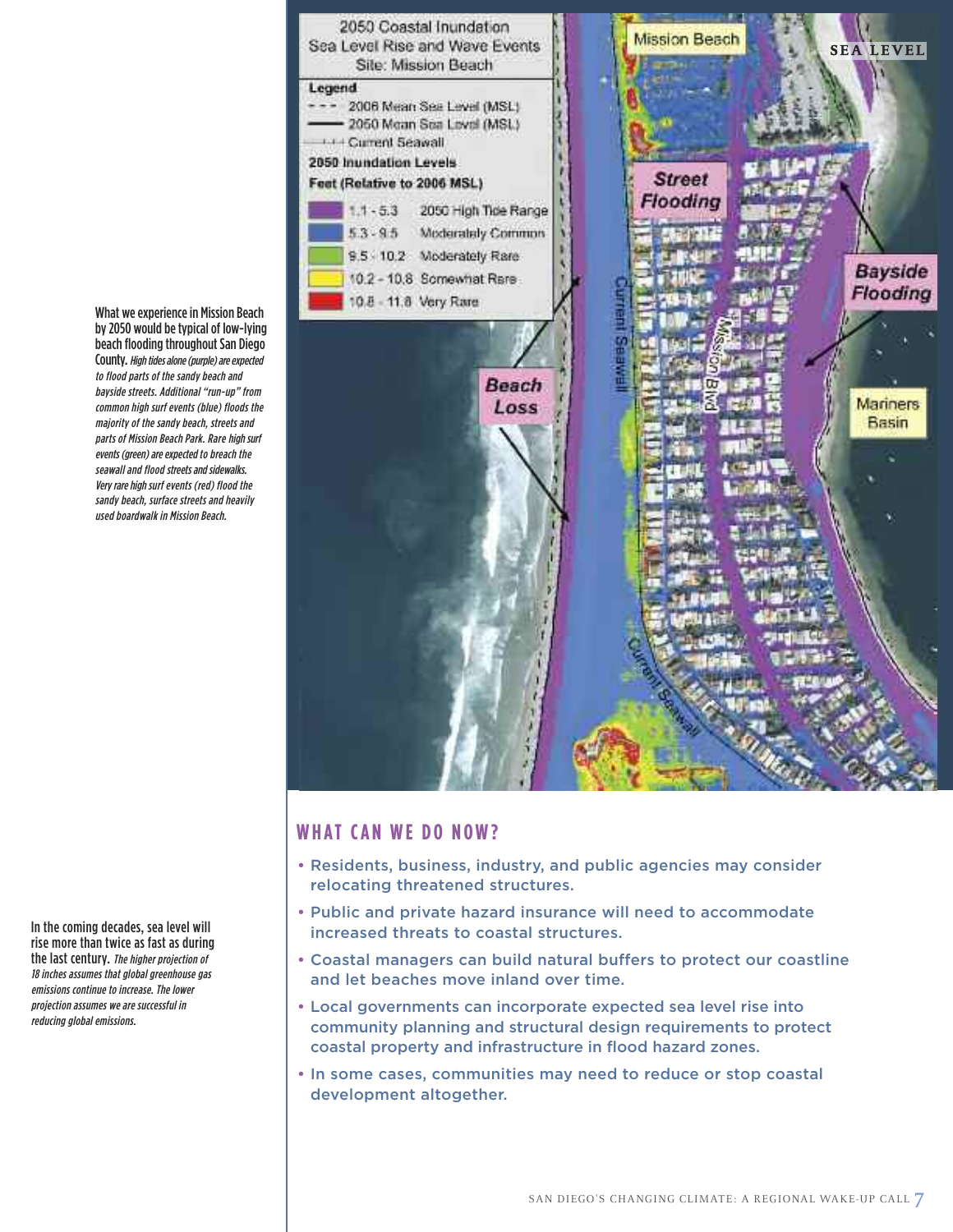

# San Diego County will face a severe water shortage.

- San Diego County will require 37% more water than we currently use.
- Our major sources of water the Colorado River and the rivers of Northern California — could shrink by 20% or more.
- Extended and more frequent droughts will diminish local water supplies.
- We could face an 18% water shortage by 2050.

**San Diego is a major urban area built by importing water from hundreds of miles away into what is essentially a desert environment.**

Aqueducts bring water from the Colorado River and rivers in Northern California, supplying from 75% to 95% of San Diego's needs. The amount we import each year varies depending on local rainfall, as remaining supplies come from local stream flow, ground-water pumping, and recycled wastewater.

By 2050, San Diego County's demand for water is expected to increase by 37% as a result of population and economic growth. Drought years, which have historically increased water demand by another 7%, might occur as much as 50% as often and be considerably drier. In drought years, parched soil soaks up more surface water and groundwater, increasing the need for imports and other supplies.

At the same time that our demand for water is increasing, climate change could shrink Colorado River flow by 20% or more. Our other primary water source,

the California Aqueduct, brings water from the rivers of Northern California, fed each spring by melting snowpack in the Sierra Nevada Mountains. In May 2008, the California Department of Water Resources reported that the Sierra Nevada snowpack was only 67% of normal. This trend may continue as average winter temperatures rise.

Given these uncertainties, San Diego's water supply plans are likely to be severely challenged by climate change. We must create significant new water supplies from wastewater recycling, creative water transfer agreements, and desalination of seawater and other sources. In addition to developing new supplies, it is critical that the San Diego region use water more wisely in order to reduce its demands and better position itself for future water negotiations.

Even with current plans in place to conserve, recycle, and augment our available water, it is estimated we could face an 18% shortfall in supply by 2050.

#### Water Demand in San Diego County



#### Typical Residential Consumption

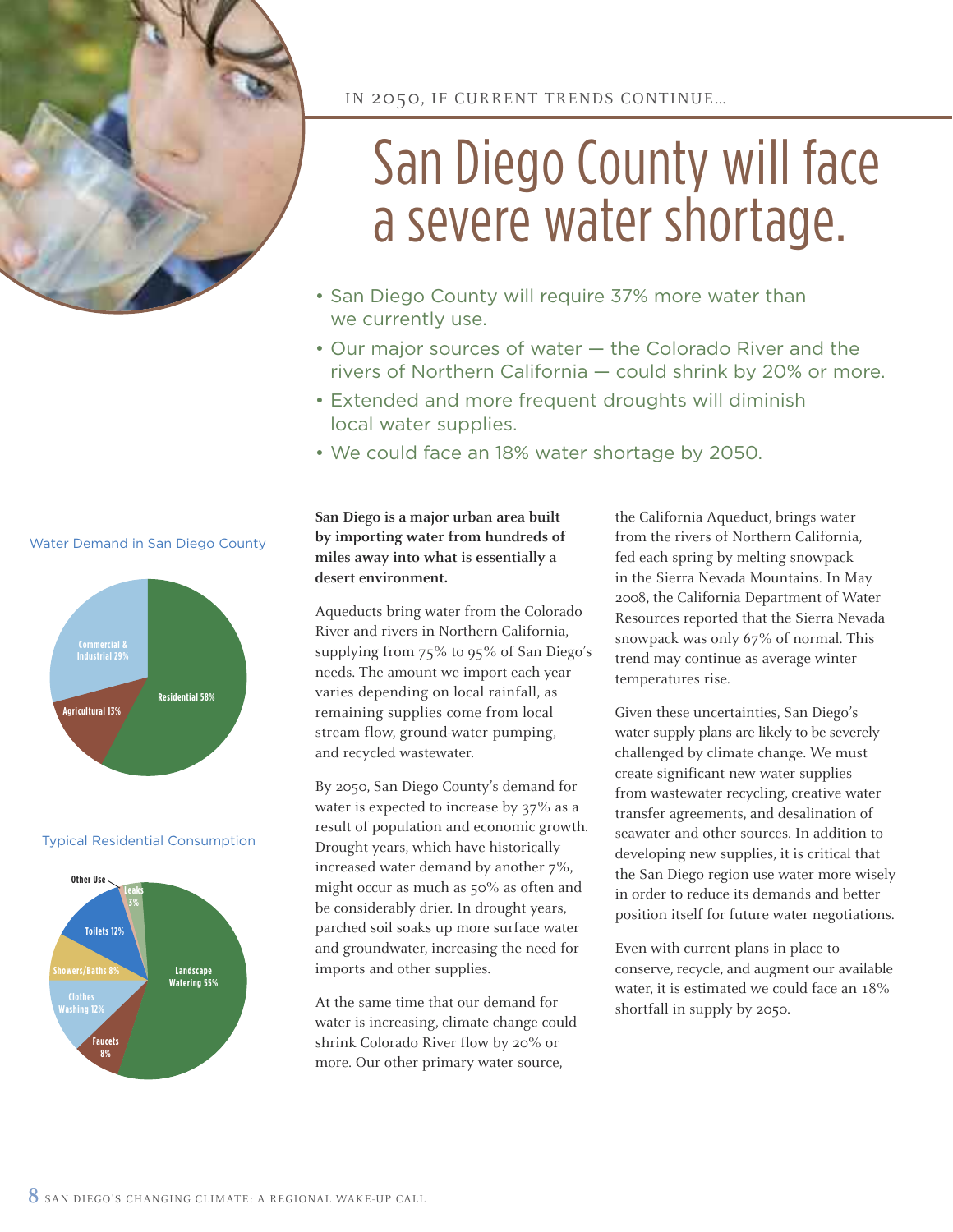

Even with new water transfer agreements and canal lining projects, San Diego County could face an 18% shortfall in water supply by 2050.



San Diego County currently imports up to 95% of its water hundreds of miles from the California and Colorado River aqueducts.

#### **WH AT CA N WE D O N OW?**

- **• All consumers can alter their irrigation practices and switch to drought-tolerant landscaping.**
- **• Water districts can modify water rates and use incentives to further encourage water conservation and discourage water waste.**
- **• Local governments can update laws and codes to require residents, businesses, industry, and agriculture to be more water-wise, especially in irrigation and landscaping practices.**
- **• Water managers can invest in expanded water reuse, efficiency, and creative water transfers, as well as desalination practices that use less energy and minimize harmful impacts to the environment.**
- **• All water planners must take climate change into account in developing long-term city and county water supply and land use plans.**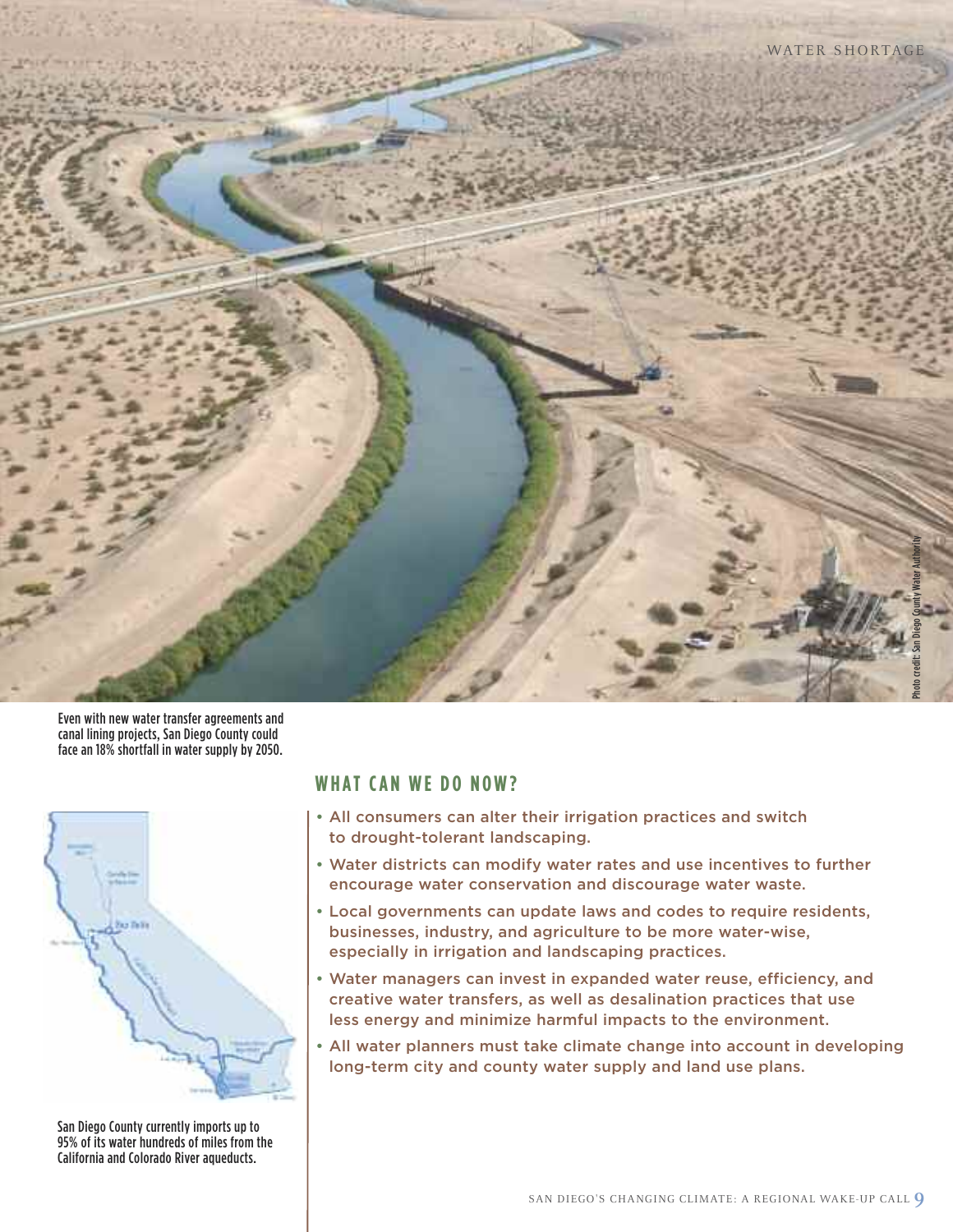

IN 2050, IF CURRENT TRENDS CONTINUE…

# Wildfires will be more frequent and intense.

- Warmer spring temperatures will make the fire season longer.
- Droughts will make vegetation drier and further increase fire risk.
- Santa Ana winds may occur for a longer period of time during the fire season, prolonging extreme fire conditions.
- The number of days each year with ideal conditions for large-scale fires will increase by as much as 20%.

**San Diego County already has one of the worst wildfire conditions in the country, and the situation will worsen with climate change.**

San Diego's unique combination of fireadapted, shrubby vegetation and extreme fire weather means that fires here are not only frequent, but often very large and extremely intense. Likewise, decades of fire suppression in our region's forests have led to a build-up of potential fuel for fires, increasing vulnerability to larger fires.

Fire occurrence has steadily increased in Southern California, in direct proportion to human population growth as most ignitions are caused by human activities. Most fires start during the summer, when coastal sage and chaparral vegetation have dried to a highly flammable state. Fires that start during the fall, however, burn many more acres because flames are intensified and spread by hot, dry Santa Ana winds.

It is not yet clear from climate change models exactly how Santa Ana conditions will affect San Diego regional fire regimes in the future. Some models predict a decrease in the frequency and intensity of Santa Ana conditions while others predict

an increase, particularly during the fire season. If Santa Ana conditions increase significantly earlier in the fire season, this shift could increase the incidence of massive Santa Ana fires, because the winds will begin gusting during the time of year when most fires start.

More frequent fires threaten native plant species by not allowing sufficient recovery time before they burn again. This allows weedy, non-native species, which thrive in post-fire conditions, to multiply. Weedy invaders dry out earlier in the year, catch fire more easily, and burn faster than native plants.

If current trends continue, the San Diego region will experience a large human population increase, with more development and human activities in backcountry areas over the coming decades. As a result of climate change, we can expect higher spring temperatures, scorching summers, drier vegetation, and longer fire seasons. A simultaneous occurrence of all of these factors will increase the likelihood of more devastating firestorms similar to those that destroyed so many homes and lives in 2003 and 2007.

#### Total Acres Burned by Wildfires in San Diego County by Decade



In the last ten years, the area burned by wildfires was unprecedented. In 2003 and 2007, wildfires burned nearly 740,000 acres across San Diego County.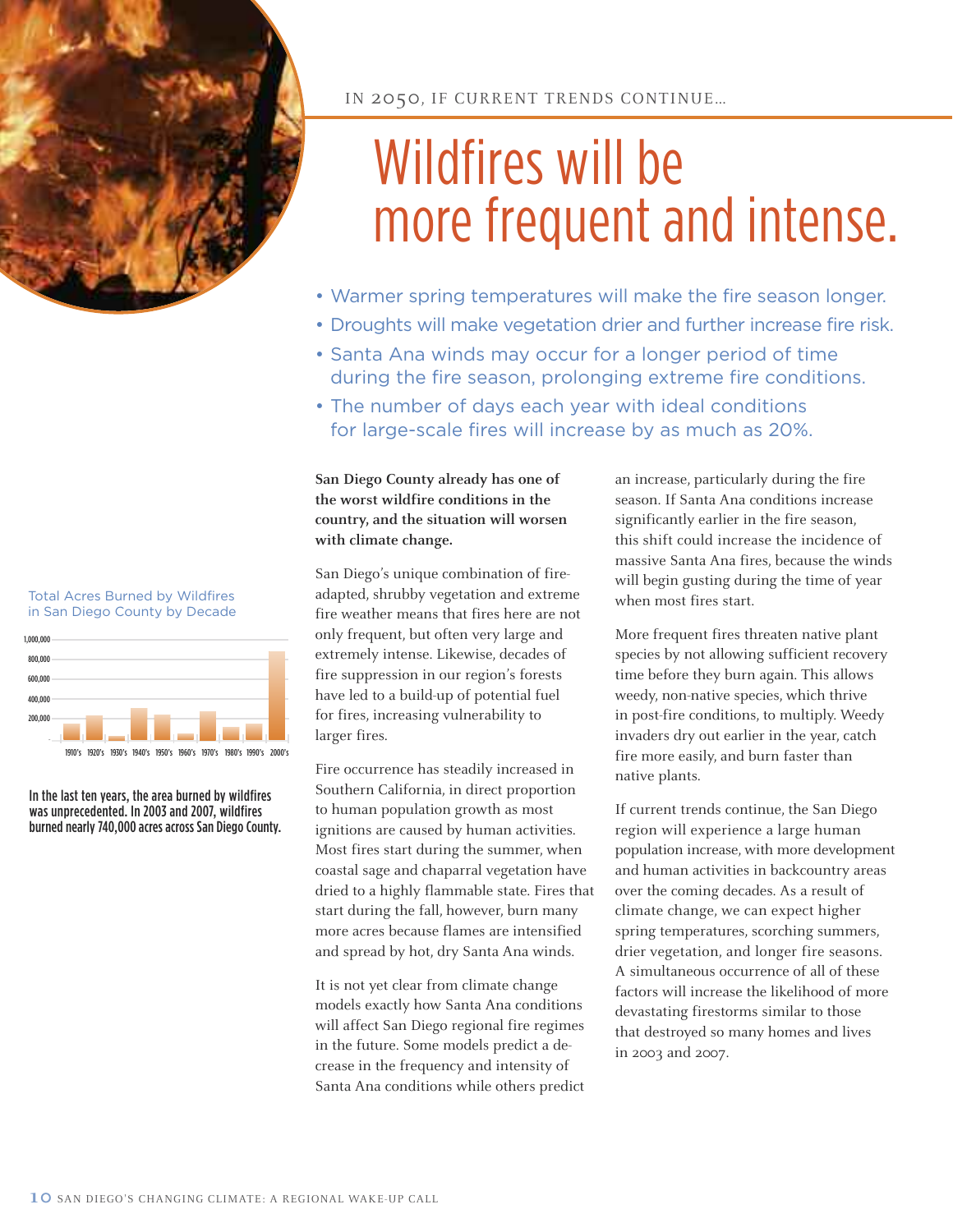

During the 2003 wildfires, 20,000 acres of native pine trees in Cuyamaca Rancho State Park burned so hot that they did not grow back. The forest may be permanently changed unless the pine trees are replanted.

#### **WH AT CA N WE D O N OW?**

- **• Residents can maintain defensible space near their homes with droughttolerant, fire-resistant landscaping and irrigation where appropriate.**
- **• Local governments can use building codes to require the use of fire-resistant building design, materials and landscaping.**
- **• Local governments may also consider prohibiting development in fire-prone areas.**
- **• Conservation professionals can manage vegetation in forests to reduce fire intensity and potential ignition sources while protecting critical habitats for native plants and animals.**
- **• Fire professionals can coordinate and centralize regional firefighting information that stays up to date on wildfire risks worsened by climate change, with special attention to how and where fires start.**
- **• Fire professionals can also work with communities to monitor changing climate conditions and develop preparedness plans in backcountry areas along the urban-wildland interface.**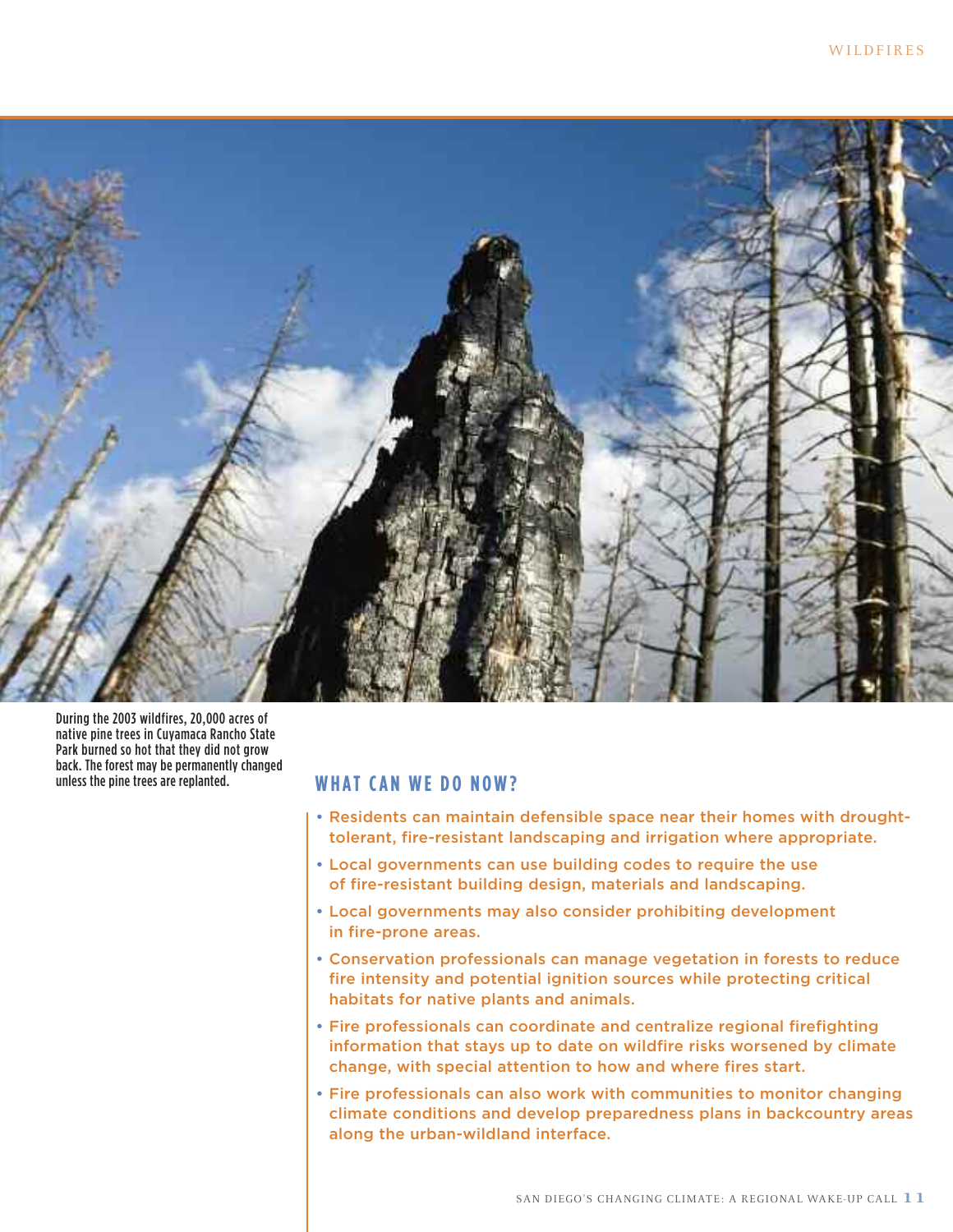



Number of extremely hot days in

If we continue to increase our emissions, the number of hot days above 84 degrees could triple over the next several decades, as shown by the solid line in this graph. The solid line represents <sup>a</sup> running 11-year average of hot days under one climate model simulation, while the light bars show the projected number of hot days for each year.

Quick Facts from the 2006 California Heat Wave

#### Lives lost: **140**

Hospitalizations: **1,200**

Proportion of Hospitalizations Who Were Elderly: **52%**

Added Emergency Room Visits: **16,000**

Added Health Costs: **\$133,000,000**

In California, heat waves have claimed more lives over the past 15 years than all other declared disasters combined.

Source: The <sup>2006</sup> California Heat Wave: Impacts on Hospitalizations and Emergency Department Visits. Knowlton, et al.

IN 2050, IF CURRENT TRENDS CONTINUE…

# Public health will be at risk, especially among our elderly and children.

- More frequent episodes of extreme heat will cause illness and death.
- Dangerously poor air quality will increase respiratory and cardiac health problems.
- More frequent wildfires will cause fire-related injuries, exposure to hazardous smoke, and deaths.
- More infectious diseases could be spread by mosquitoes and rodents.
- The impacts from climate change will increase demand on medical and public health services, straining our public health system.

**Increased heat, air pollution, wildfires, and infectious disease will cause illness and death in San Diego County, especially among the elderly, children, and the chronically ill.**

Californians experience the worst air quality in the nation, and San Diego is currently out of compliance with the federal ozone standard. By 2050, more hot sunny days will increase ozone air pollution levels, which can exacerbate asthma and other respiratory and cardiovascular diseases.

Fire-related injuries and death are likely to increase as intense wildfires occur more frequently. Wildfires can also be a significant contributor to air pollution. Wildfire smoke contains numerous toxic and hazardous pollutants that are dangerous to breathe and can worsen lung disease and other respiratory conditions.

Warmer temperatures year-round could lead to growing mosquito populations, increasing the occurrence of West Nile Virus in our region. Hot weather could also bring tropical diseases such as malaria and dengue fever to our region for the first time. In our coastal waters, conditions are likely to favor more frequent "red tides" or harmful algal blooms, which can harbor toxic bacteria and other diseases.

In 2050, with an aging population and more residents living in areas with extreme-heat conditions and poor air quality, the San Diego region will face intensified public health concerns. Without adequate planning, our healthcare and emergency response systems will be pushed to the limit, service may be compromised, and taxpayers will likely feel the burden on our local economy.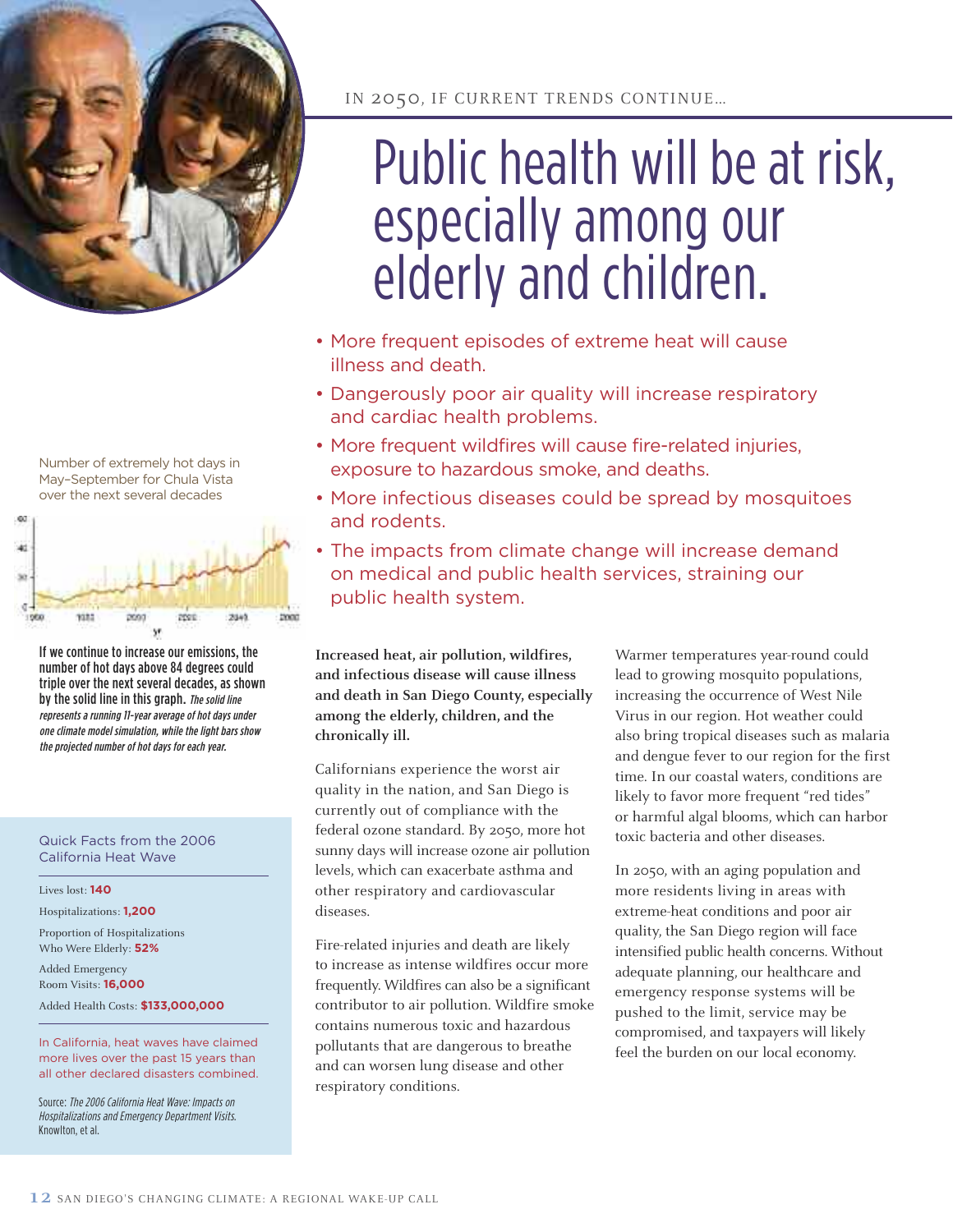**PUBLIC HEALTH** Mosquito populations thrive in warmer weather, increasing the San Diego region's public health risk of West Nile Virus.

#### **WHAT CAN WE DO**

- **• Public health planners and practitioners should take expected health impacts from climate change into account when making public health system and air quality improvement plans.**
- **• Public health planners and caregivers can better prepare our hospitals and emergency responders to care for the elderly and children during heat waves.**
- **• Public health planners can improve early warning systems during heat waves, provide more access to cooling centers and public swimming pools, and plant shade trees in our cities.**
- **• Public health practitioners can expand disease monitoring, educate the public on preventing the spread of disease, and improve emergency response for disease outbreaks.**
- **• We can all work to promote good health through better nutrition and exercise to reduce risk and increase the resilience of individuals and communities. Our built environment can also contribute to active, healthier lifestyles with more accessible bikeways, public transit, and parks.**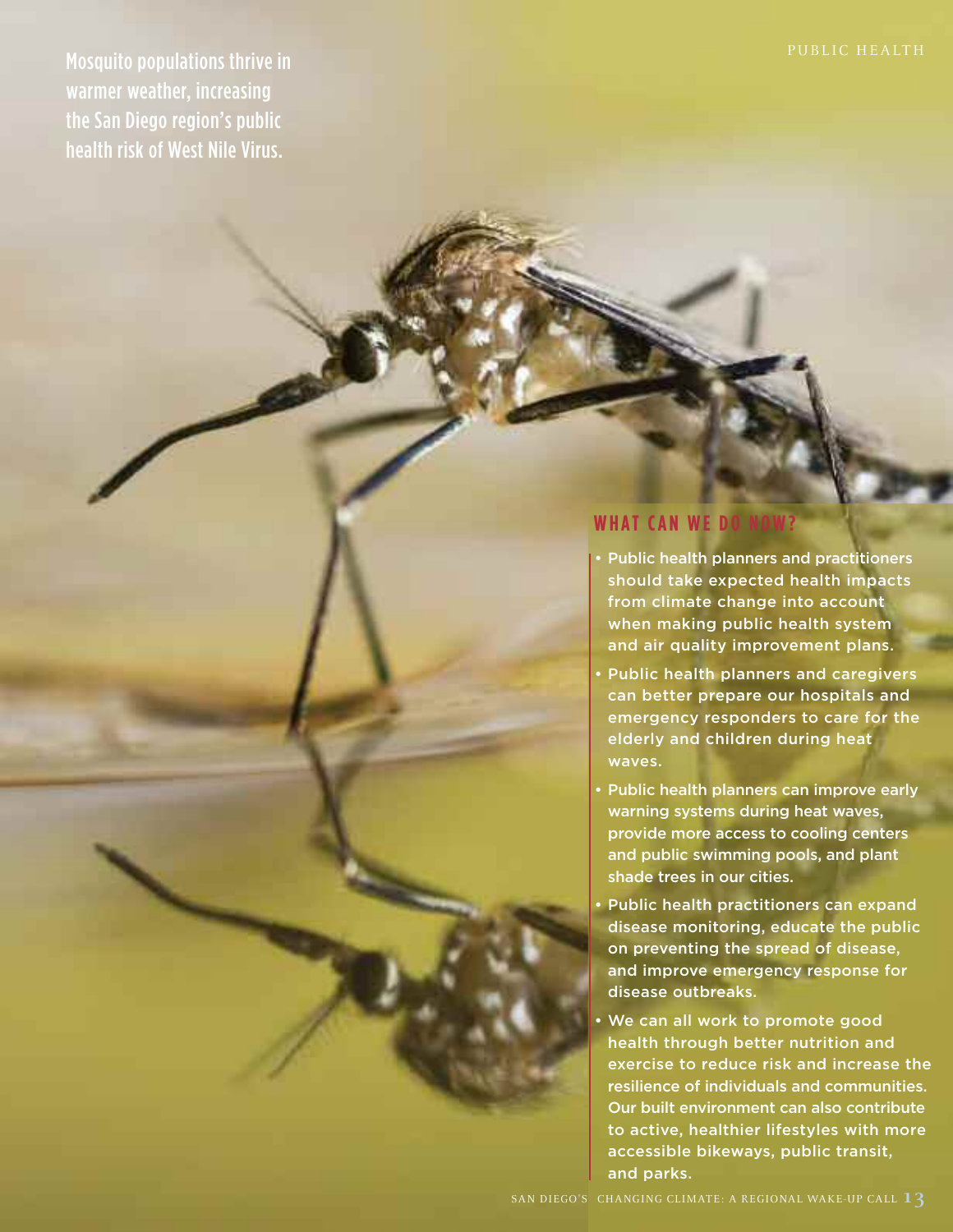

IN 2050, IF CURRENT TRENDS CONTINUE…

# Native plant and animal species will be lost forever.

- Some plants and animals will migrate to new habitats, and others will become extinct.
- There will be widespread loss of trees and forests from wildfires, drought, and insect attack.
- Entire ecosystems will be challenged.

**With a rich natural diversity, San Diego County may be home to more plants and animals — many of them imperiled than any other county in the continental United States.** Our beaches, canyons, mountains and deserts support an amazing variety of plants and animals, some of which are found nowhere else on the planet.

This great biodiversity is already under stress from human population growth and land use changes that have broken up and reduced species habitat to fragmented areas.

The impacts of climate change — more severe and frequent wildfires, extended droughts, sea level rise, higher temperatures, and increased air pollution — all add to the pressures on habitats and the species that live here. As a result, the locations where the temperature, moisture, and other environmental conditions are suitable for a particular species will shift.

Plant and animal species are generally able to adapt to shifting habitats, but the climate change that we are experiencing is so rapid that ecological conditions may shift faster than species are able to follow. Human

changes to the landscape, resulting in fragmented habitats, make it even more difficult for species to adapt. To survive, some animals and plants will have to move up to 95 miles over the next century to find new habitats or they will face extinction.

Drought and unusually warm years have already led to growing insect populations, such as bark beetles, which have attacked and killed drought-stressed trees in San Diego County and throughout western North America. With warmer weather, our region's forests will lose even more trees.

Ecological changes will be cascading as the loss of one species will challenge the ability of other species up and down the same food chain to survive. Top predators like coyotes may be lost if habitat patches become too small or isolated, and that can lead to an increase in smaller predators that prey on native songbirds. The cascading ecological changes we already know to be unfolding in San Diego likely foreshadow the complexity and gravity of the changes to come as the effects of future changes in climate and land use interact over the coming decades.



Woolly Mammoth Skeleton

To put the rate of temperature change for species survival into context, a 1 to 5 degree Fahrenheit increase by 2050 is 10-50 times faster than the temperature changes that occurred when the ice ages receded (2 degrees Fahrenheit per 1,000 years).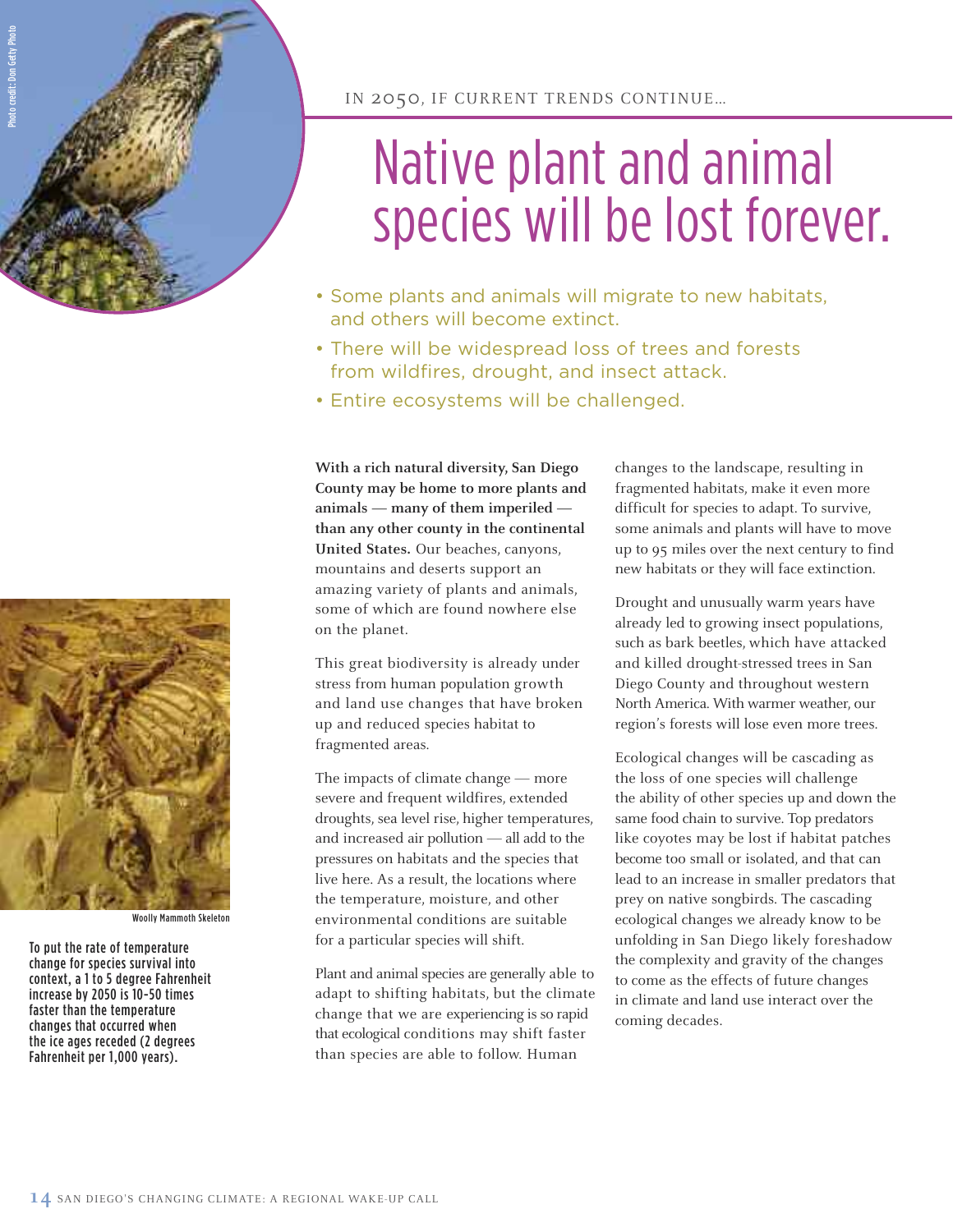

Sea level rise will threaten marine life in San Diego County, primarily affecting intertidal species in tide pools and estuaries. Cabrillo National Monument and Scripps Coastal Reserve, both of which are bordered by steep cliffs, will lose much of their marine life.

#### **WH AT CA N WE D O N OW?**

- **• Local governments and conservation professionals can advance the development of an interconnected network of nature preserves across the variety of landscapes and elevations in our region that allow animals and plants to relocate and adapt to climate change.**
- **• Local governments can also work with neighboring counties and the Mexican government to expand these nature preserves beyond our borders.**
- **• In some cases, conservation professionals may need to actively manage specific species and habitats to enhance their resilience to climate change.**
- **• Conservation professionals and foresters can work to create a forest structure through management that will be more capable of surviving drought conditions.**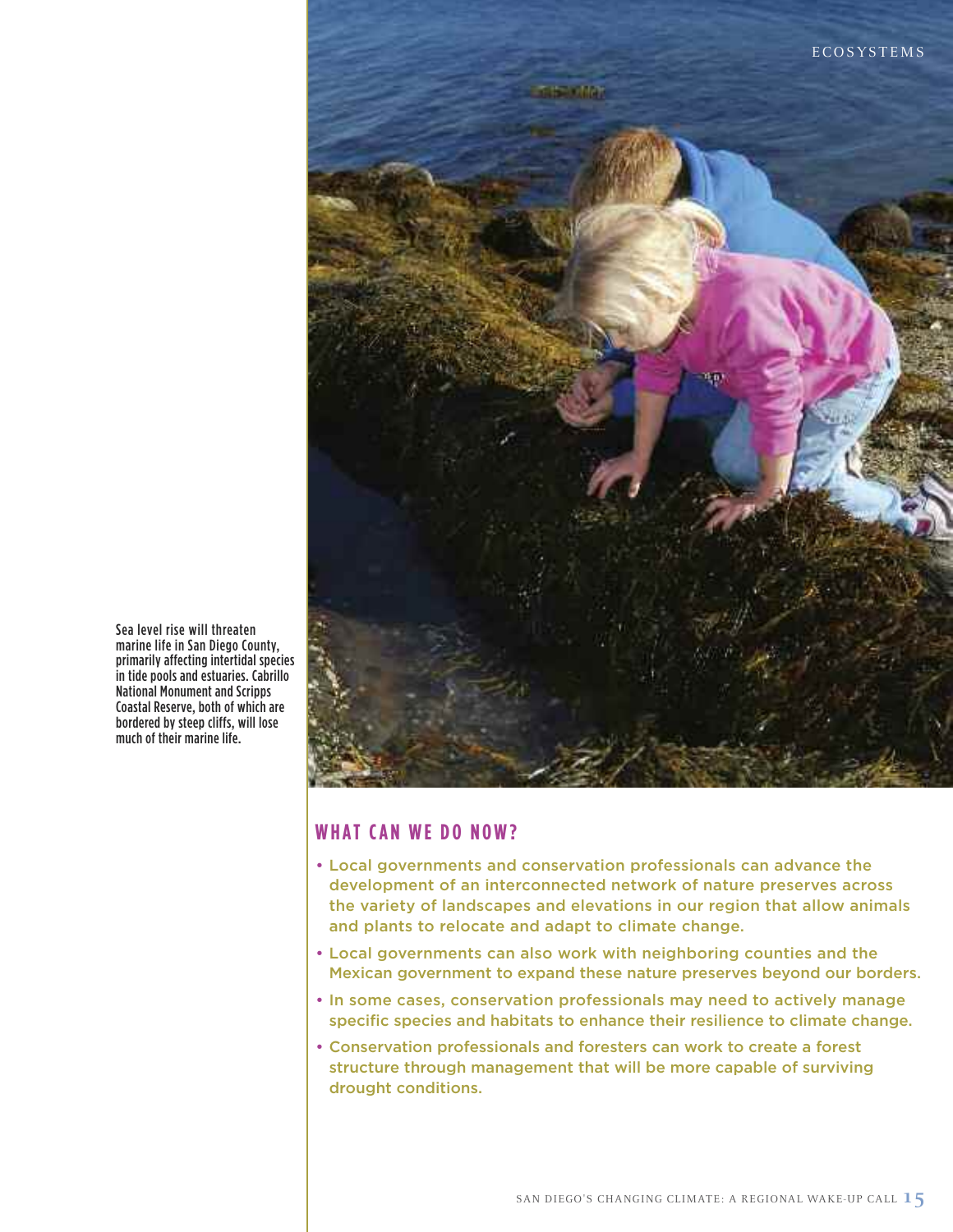

# We will not be able to meet our energy needs.

- In the San Diego region, we will use at least 60% more electricity by 2050.
- Peak electric demand will grow by over 70%, with warmer weather causing about 7% of the increase.
- Higher demand will come from hotter inland areas where our population will grow most, driven primarily by people using air conditioning.

**Warmer temperatures and a growing population will translate into big challenges for the San Diego region's energy supply by 2050.** The main impact will be higher demand for electricity as a result of the greater need for summer cooling, especially in inland areas where both regional population growth and temperature increases will be highest.

Hotter summers and more frequent, longer and intense heat waves will increase our peak demand for electricity, which could result in blackouts and power outages without adequate planning. In 2006, peak demand for electricity was the highest on record for our region, mostly because of air conditioners running during that year's unusually hot summer.

Electricity consumption in San Diego County has increased steadily over the past 17 years with the exception of 2000-2001 due to the energy crisis. Voluntary efforts to reduce consumption have helped San Diego avoid extensive outages since 2001, but more recently consumption trends have resumed and even exceeded pre-crisis levels.

To provide our region with a reliable energy supply, we must conserve energy, use it more efficiently, and develop more renewable energy sources. If we do not, we will face energy shortages in the future.



Projected change in summer daytime peak temperatures in San Diego County in the year 2050.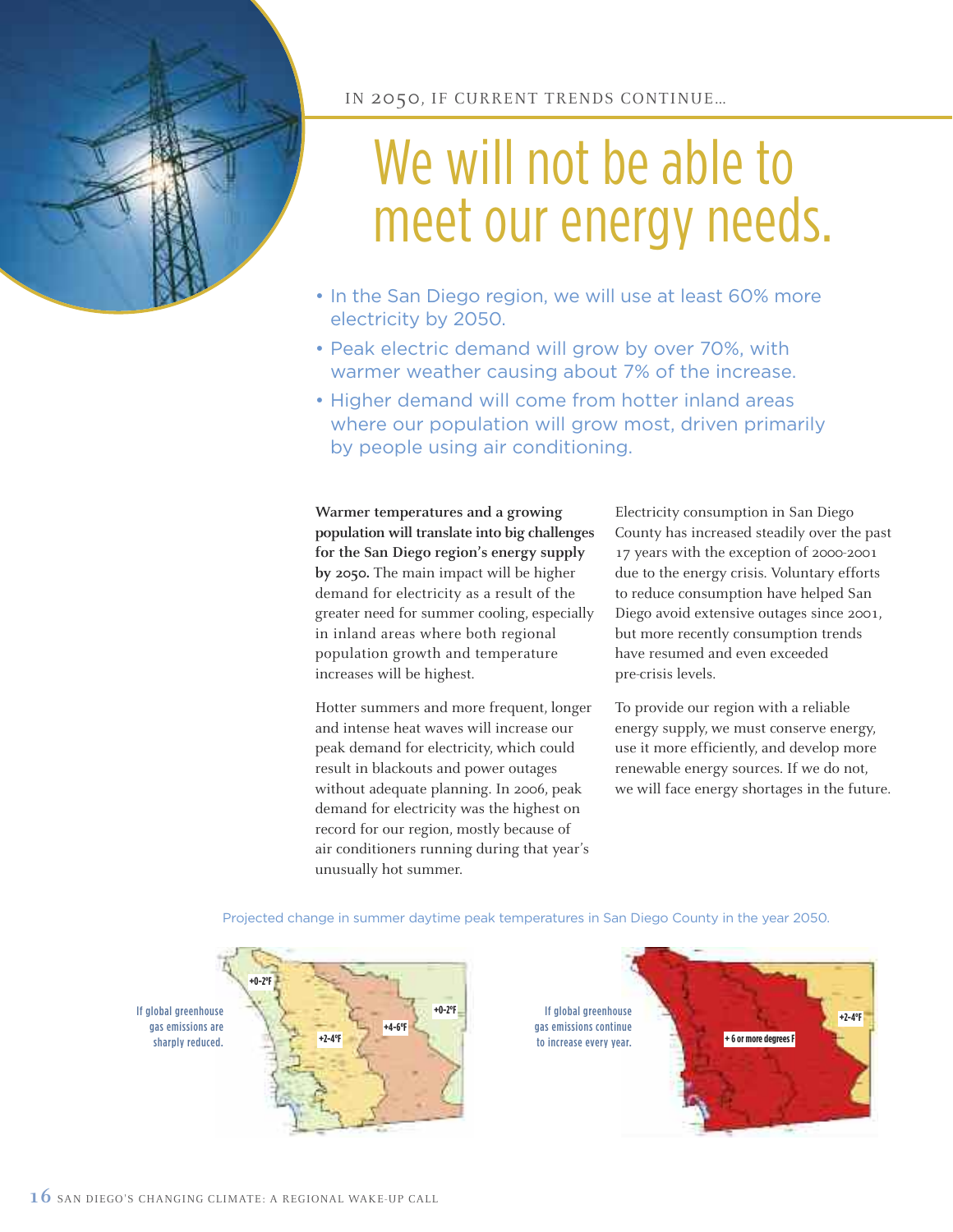

#### **WH AT CA N WE D O N OW?**

- **• All San Diegans can save energy and use it more efficiently.**
- **• Our electric utility can use more "smart grid" technologies, add renewable energy power plants in the San Diego region, and diversify local and renewable energy sources.**
- **• Local governments can revise building codes and provide incentives for green building and more street tree planting.**
- **• Our government and electric utility can use rebates, tax credits and peak pricing incentives to encourage residential and business installation of renewable energy systems such as solar panels and wind turbines.**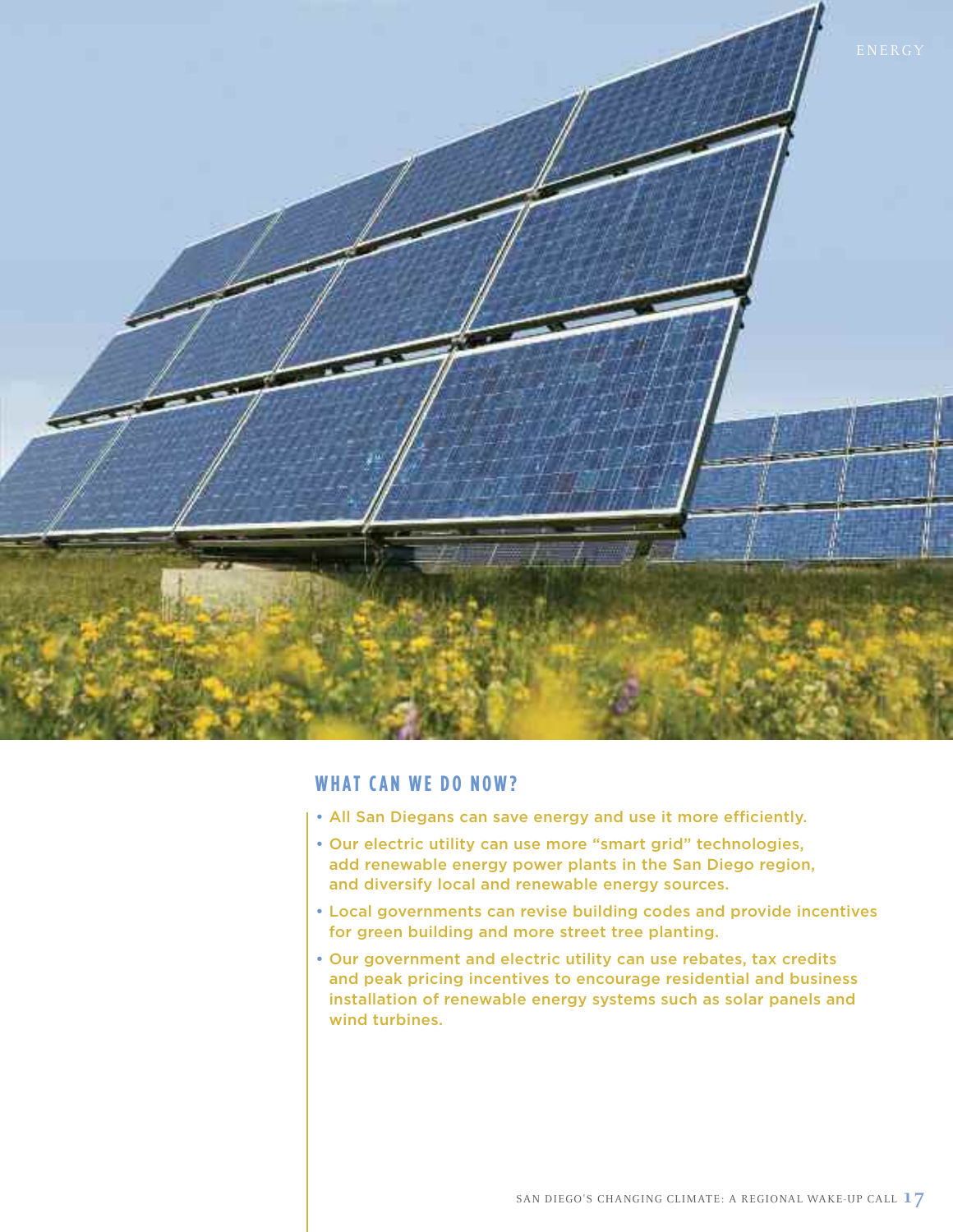#### **This is a regional wake-up call. It is now time for**

**the citizens and political leaders of our community to develop plans of action and work together to reduce the harmful effects of climate change on San Diego.**

Through sensible adjustments and informed, careful planning, we can reduce and manage the risks described in this report. Decisions about transportation, water and energy resources, public health, ecosystem protection, natural disaster preparation, and how and where we grow as a region are all part of managing climate change.

The quality of life we experience in the year 2050 will depend on the choices we make today. It's important for us, and it's important for our children.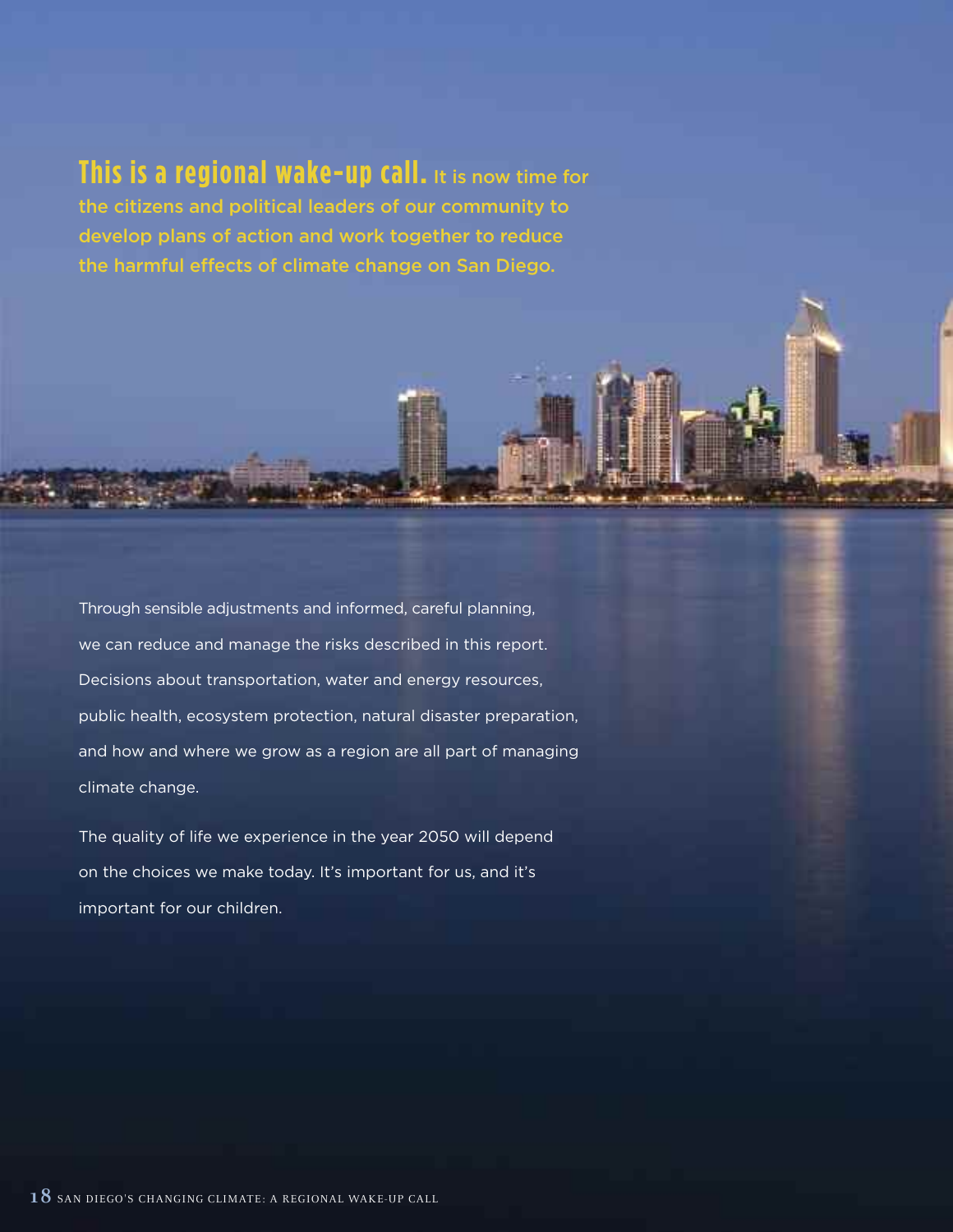### THINK GLOBALLY **ACT LOCALLY**

**Our State Government is already developing a report detailing California's climate adaptation strategy, due for release in April 2009. Our local governments and public agencies must**

**complement these efforts with local climate action plans. The cities of San Diego and Chula Vista are already working to implement plans to reduce greenhouse gases. In recent years, Carlsbad, Coronado, Del Mar, Imperial Beach, La Mesa, Solana Beach, and Vista have also committed to reducing their emissions. Their next step is to develop comprehensive action plans. As a region, our cities and county need to respond to climate change in a coordinated and systematic way.**

#### **ESSENTIAL ELEMENTS OF A LOCAL CLIMATE ACTION PLAN**

- **1.** Conduct a baseline greenhouse gas emissions inventory.
- **2.** Assess local vulnerabilities from climate change.
- **3.** Adopt emissions reduction targets and prioritize areas for climate adaptation.
- **4.** Enact a Local Climate Action Plan with policies to reduce emissions and vulnerabilities to climate change.
- **5.** Conduct regular assessments that incorporate new knowledge into planning processes.

#### **WH AT CA N YO U D O N OW?**

- **• Contact your mayor, city council members, and county supervisor to encourage the development of a local climate action plan to reduce emissions and prepare our community to be climateresilient. Send them a copy of this report.**
- **• Share this report with your family, friends and coworkers.**
- **• Get involved in community efforts to conserve our natural resources and become a greener, more sustainable community in order to avoid the most harmful consequences of climate change.**
- **• Finding ways to use less energy and prepare for climate change is everyone's responsibility. Commit to three personal changes you can make to help our environment.**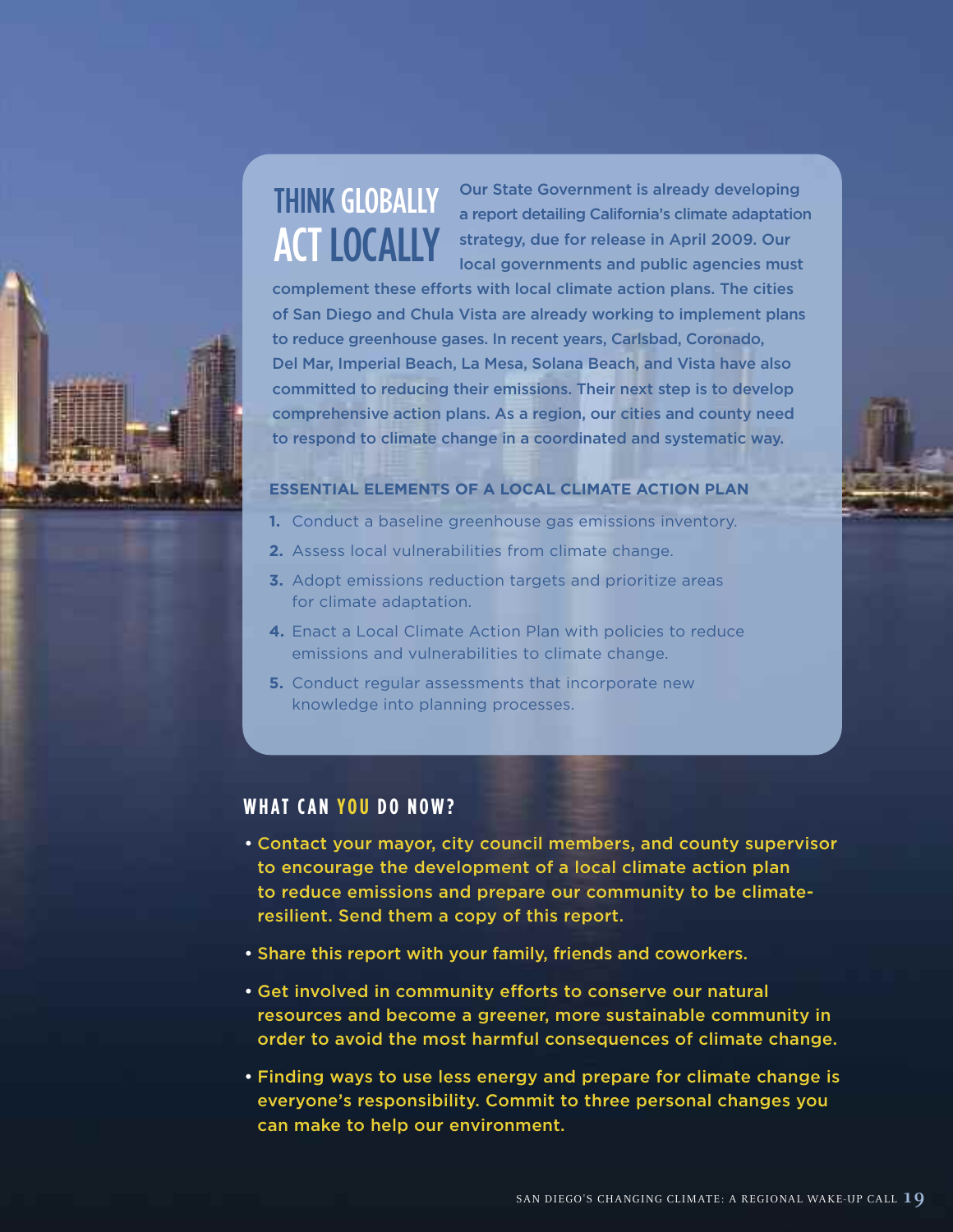# FOCUS

#### **The time horizon of this study projects only to the year 2050.**

The current trend is that human-caused greenhouse gases emissions are increasing every year. Because the effects of greenhouse gas accumulations on climate are very long-lasting in impact, the levels of warming, amount of sea level rise, and other impacts described will probably not reach their peaks by 2050.

In other words, the anticipated effects outlined for the San Diego region in this report are not the maximum levels that we will experience. *These impacts will continue to worsen after 2050, unless there is a major shift in global energy generation and a sharp reduction in greenhouse gas emissions worldwide.*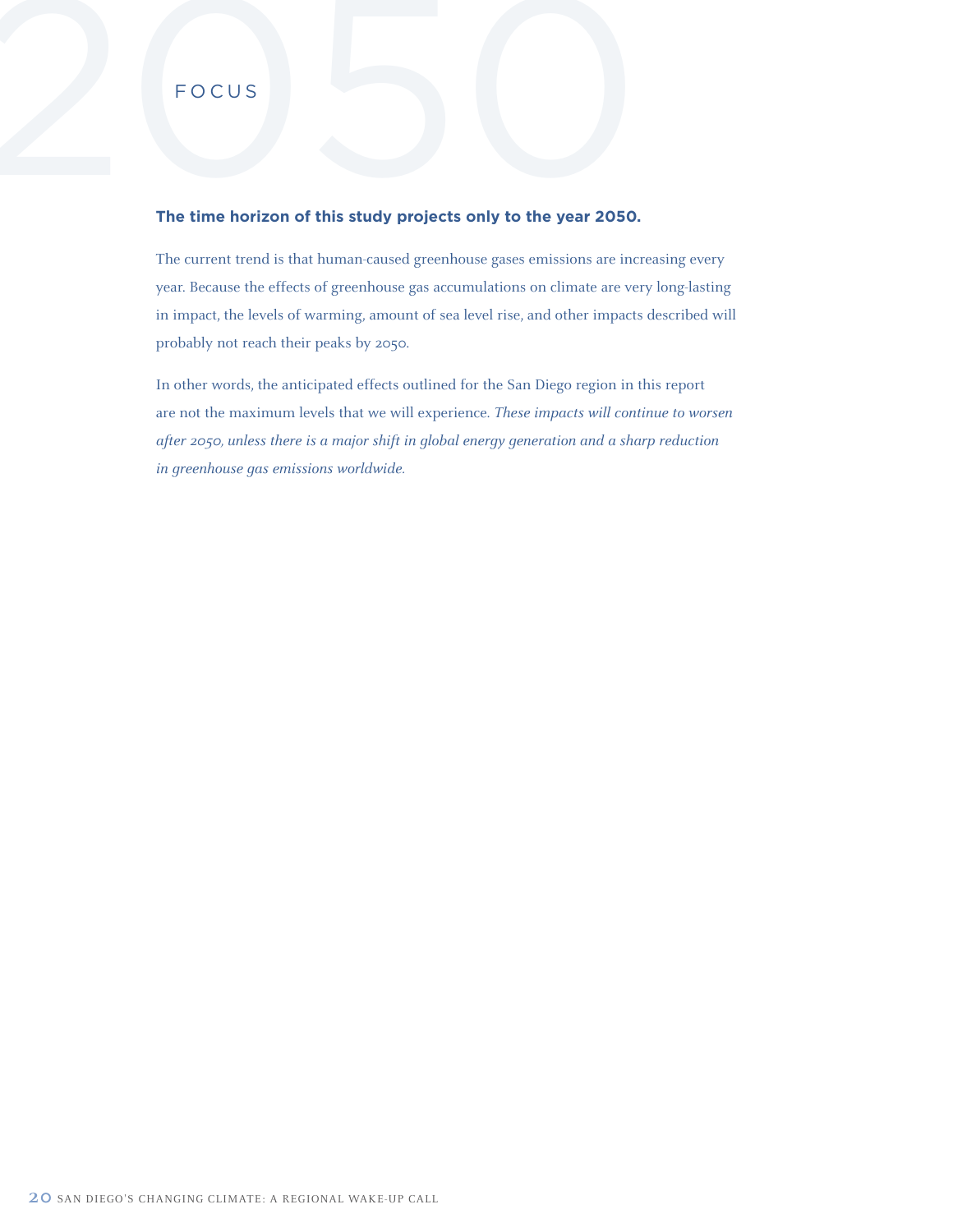**The San Diego Regional Focus 2050 Study forms the basis for a technical assessment that was developed for inclusion in the 2008 Climate Change Impacts Assessment, Second Biennial Science Report to the California Climate Action Team.** *For a list of the scientists and agencies that contibuted to the Focus 2050 Study, please see the back cover of this report.*

The Focus 2050 Study emulates an approach taken by King County, Washington, a region renowned for its pioneering efforts in climate change planning.

#### Contributors:

**Emily Young** *The San Diego Foundation*

**Nicola Hedge** *The San Diego Foundation*

**Anahid Brakke** *The San Diego Foundation*

**Sarah Thailing** *Wordanista*

Editor: **Anahid Brakke**

Design & Production: **viadesign**



#### **Scott Peters**

*Chair, Climate Initiative The San Diego Foundation*

**Bob Kelly**

*President & CEO, The San Diego Foundation*

#### **David Engel, DDS, PhD**

*Chair, Environment Working Group The San Diego Foundation*

#### **Emily Young, Ph.D.**

*Director, Environment Analysis & Strategy The San Diego Foundation*

#### *About The San Diego Foundation:*

*With a dynamic mix of leadership, grantmaking, and civic engagement, The San Diego Foundation makes the San Diego region a better place to live. Founded in 1975, The Foundation addresses evolving issues facing our region by convening community leaders, providing research and expertise on topics important to our citizens, and partnering with nonprofit organizations to meet urgent and changing needs. By working with individuals, families and organizations to carry out their giving plans, The San Diego Foundation utilizes charitable dollars toward the ultimate goal of improving the quality of life in the greater San Diego region, now and for generations to come.*

*This report and other activities of the Climate Initiative have been made possible through the generous contributions of donors to The San Diego Foundation, including Bank of America, the Beyster Family Fund II, Blasker-Miah-Rose Fund, the Engel Fund, Hattie Ettinger Conservation Fund, Hervey Family Fund, Orca Fund, Platt/Whitelaw Architects, Inc., Qualcomm, TSX Group and Zell Family Foundation. Such contributions enable The Foundation to provide leadership and strategic response to the ever-changing needs of the San Diego region.*

*Please visit www.sdfoundation.org for more information.*

©2011 The San Diego Foundation. All rights reserved. No portion of this publication may be reproduced without the express written permission of The San Diego Foundation.